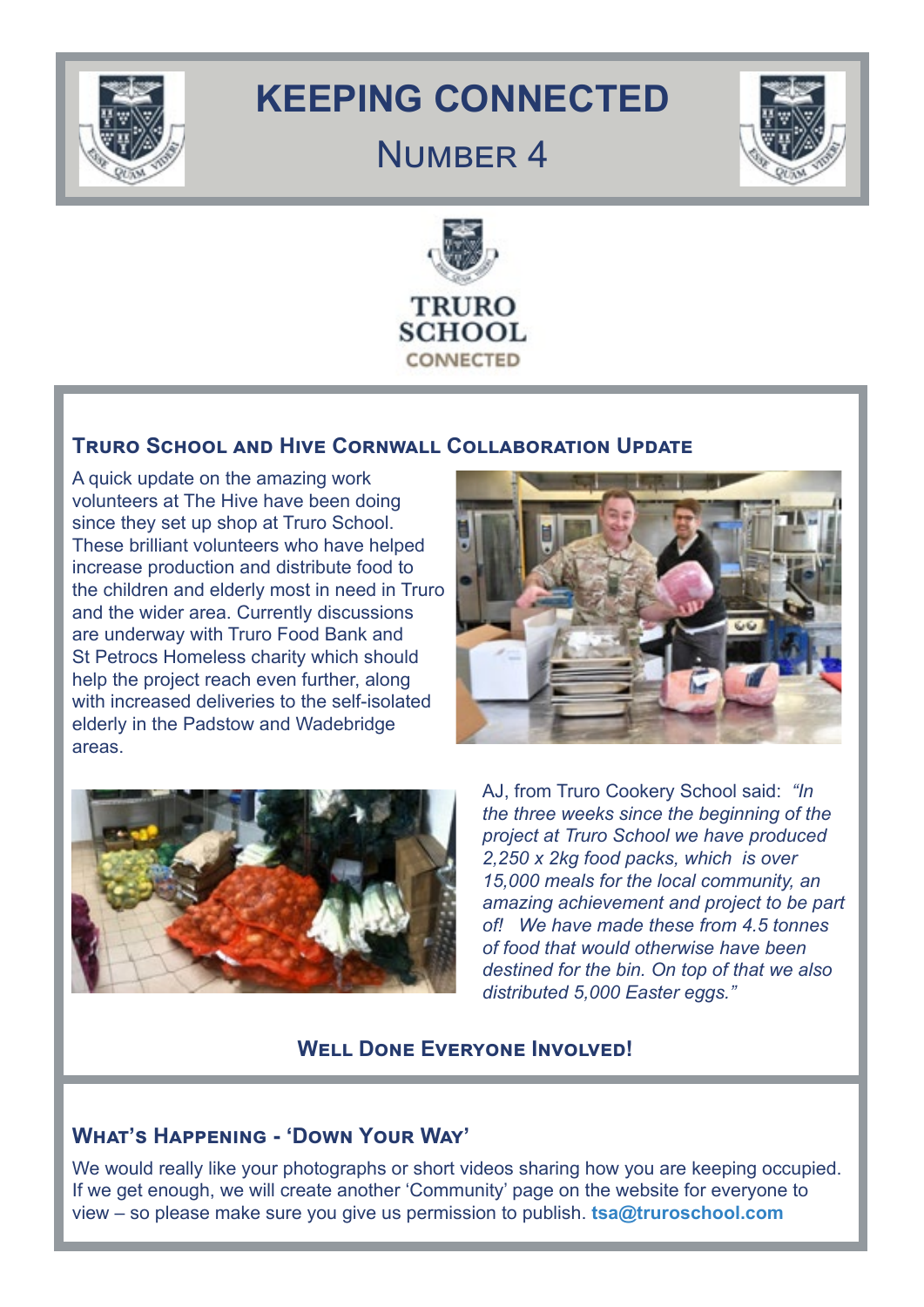## **Truro School Team Helping Keep Pupils Active And Positive**

In this remote learning environment it is more important than ever that pupils consider their physical and mental wellbeing and find time away from their computer screens. Senior School staff have been busy providing a plethora of activities for students to access during Wednesday afternoon activities and as co-curricular clubs.

These include physical challenges and tasks, to snap and chat with the school dogs, sock monkey making, crime-solving puzzles, DT challenges, surfing to music, drama, outdoor pursuits and cooking-based tasks, as well as many more.



At the Prep all the children continue to do their PE, games, music, arts and drama as per the timetable and we have all been impressed with their excellent contributions.

If you have any family challenges or projects to share, please get in touch us as we would love to share them with our school community: Email tsa@truroschool.com

Visit the [Truro School Community](https://www.facebook.com/pg/TruroSchool/posts/?ref=page_internal) Facebook pages to see more posts, videos and photographs.





a network for life

.

#### **Truro School Connected**

#### **CALLING FRONTLINE STAFF**

We all hope our future frontline workers will not be faced with a challenge like Coronavirus again in their lifetime, but if they do, you could help to prepare them.

Sarah Finnegan heads up the Truro School medical Pathways programme and is organising interviews with frontline staff to give Truro School students interested in a healthcare profession an insight into how Covid-19 is affecting their daily work.

If you would be willing to give an hour of your time at some point in the next couple of months to chat to students online please email **sef@truroschool.com** with your name, profession and availability.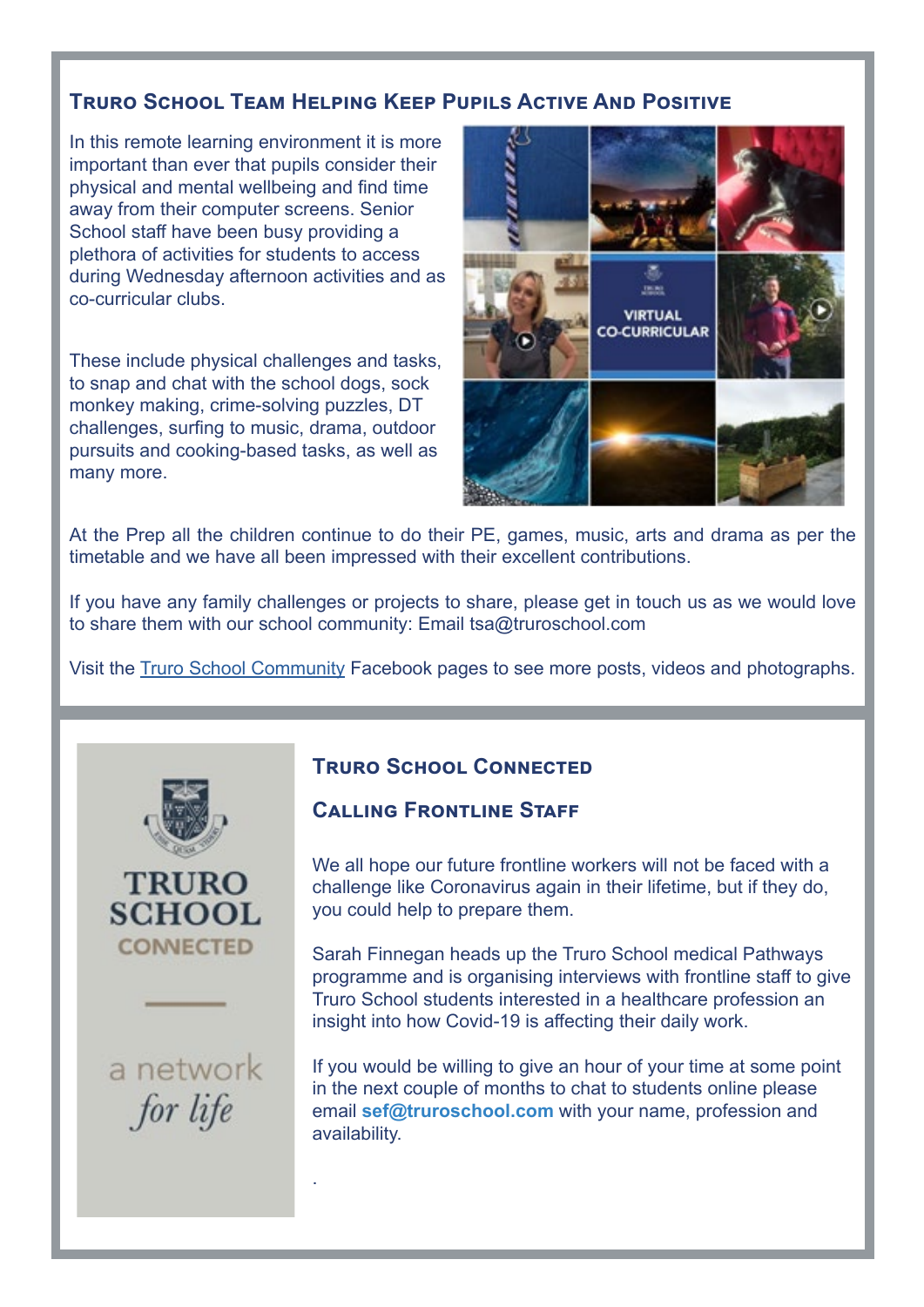## **ONLINE CULTURAL EVENTS**

## **English National Ballet**

https://secretldn.com/english-national-ballet-streaming-free-performances/

The ENB will be broadcasting past performances starting on Wednesday 22 April and available for several days, starting with Broken Wings based on the life of the artist Frida Kahlo. Details can be found through the secret London article below.



## **Royal Academy - Hockney**

https://www.royalacademy.org.uk/article/exhibition-on-screen-documentary-david-hockney

The RA has released a documentary on the artist David Hockney designed originally only for cinemas. The "Exhibition on Screen" revisits the Bigger Picture exhibition in 2012 and "82 Portraits and One Still-Life" from 2016.

## **Met Opera**



https://www.metopera.org/user-information/nightly-met-opera-streams/ The Met has announced the following performances for this week:

Saturday 25 April - At Home Gala

Sunday 26 April - Rossini's La Cenerentola

## **The Shows Must Go On**

https://www.youtube.com/channel/UCdmPjhKMaXNNeCr1FjuMvag

Following up from last weeks Phantom of the Opera the sequel **Love Never Dies** will be broadcast on Friday at 7pm for 48 hours.



Enjoy world-class theatre online

### **National Theatre**

https://www.youtube.com/user/ntdiscovertheatre

Thursday 23 April (Shakespeare's birth and death day) they will be screening **Twelfth Night** with Tamsin Grieg playing the role of Malvolio available until 30th April.

Thursday 30 April **Frankenstein** starring Benedict Cumberbatch and Johnny Lee Miller

## **The Globe**

https://www.youtube.com/user/ShakespearesGlobe

Sticking with Shakespeare the Globe is screening Romeo and Juliet until 3 May. That will be followed by:

- Monday 4 May - Two Noble Kinsmen (2018)
- Monday 18 May  **The Winters Tale (2018)**
- Monday 1 June  **The Merry Wives of Windsor (2019)**
- Monday 15 June  **A Midsummer Night's Dream**

**[Please share any cultural items that may be of interest to our community:](http://Please share with us any items that may be of interest to our community.)** 

**tsa@truroschool.com**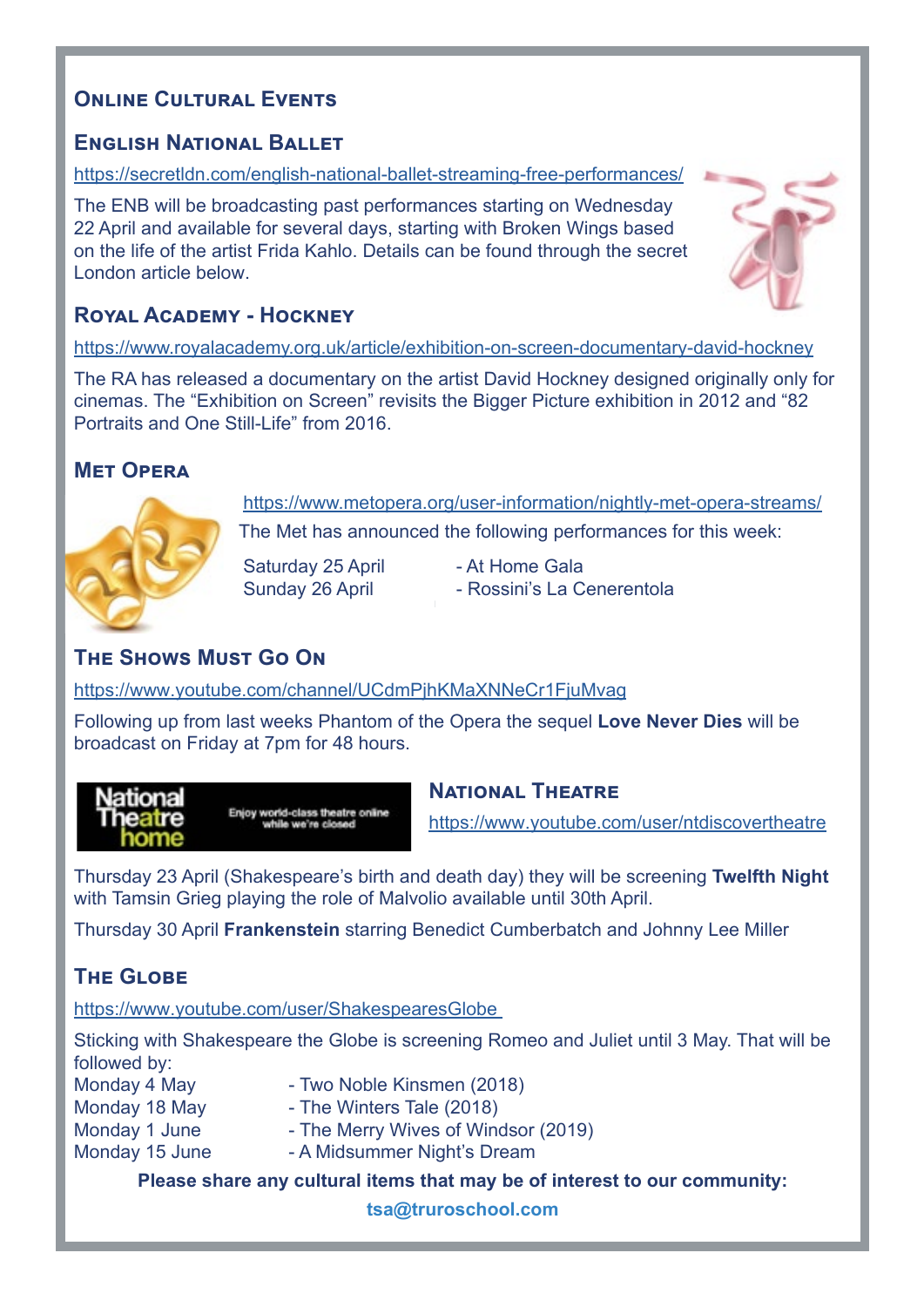## **Connecting Children Across The Globe**

## **Old Truronian Alex Bell CO83**

Former pupil Alex Bell attended Truro School from 1976-1983 and now lives in Lewisham, London, with his family.



Alex is a Director of [Portland Education,](https://www.portlandeducation.co.uk/) a company helping schools, school leaders, charities, museums and governments with all things educational, from big picture strategy to fine-tuning effective working relationships. This includes CPD training, staff wellbeing, professional relationships.

Prior to this role, Alex led two London schools from challenging circumstances to be Ofsted rated 'outstanding'. He also designed and delivered bespoke facilitation in Asia, Europe and North America for a range of schools and other organisations and is an Ambassador for the British Council.

Having had many years' experience in education himself and with the help of teacher friends from around the world, Alex set up an interactive after

school club with his own children, Jacob 14 and Teddy 11, to [c](https://www.linkonlinelearners.org/)onnect with school children from across the globe, bringing an international aspect to learning.

"*My children and I have literally only set foot outside twice in the last month. We are all sociable creatures and so, with the help of friends, we had the idea to set up a GLOBAL afterschool youth club".*

After a month, the club already has pupils from 34 countries online and is growing all the time, meeting each week.

Alex explains: *"We've shared quirky local snacks, explained local customs, sung happy birthday in different languages, shown pets and also news of lockdown from our own countries. Kids in isolation love the live connections with real people from countries they've never been to, and they lead many of the sessions with topics they choose themselves."*



Alex's children now practice their trumpet, piano and saxophone in front of a global audience of friends and have even seen one teenager in Louisiana demonstrate his 3D printing of PPE for his local hospital.

The children have returned each week and sessions run every six hours to suit different time zones around the world.

To get involve, go to http://www.linkonlinelearners.org/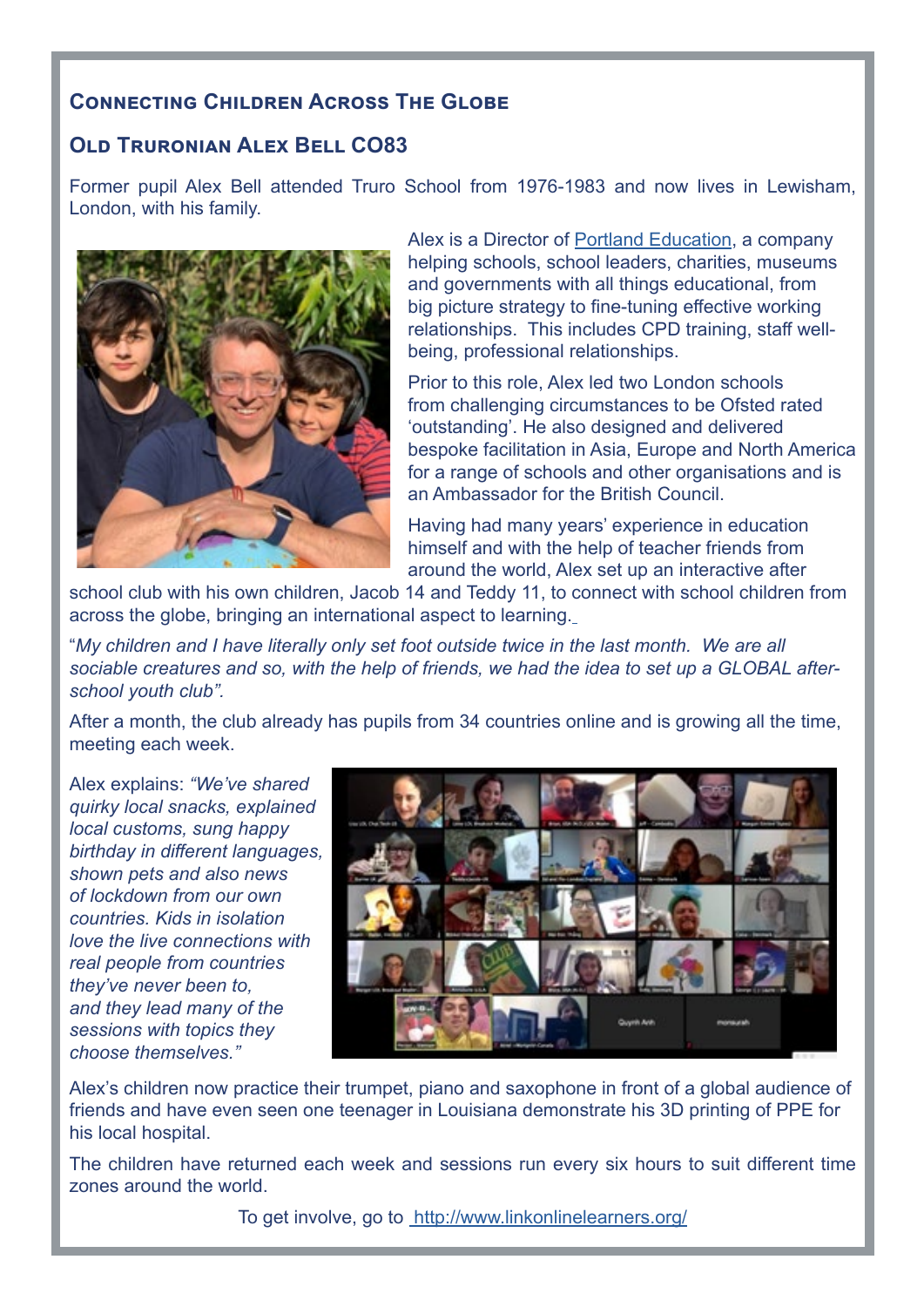#### **Feel good food series - truro cookery school**

Maria Taylor CO86 and her team are creating a series of videos to share with the community. So [CLICK HERE](https://www.facebook.com/pg/truroschoolcookery/videos/?ref=page_internal) to start watching the series and treat yourself or keep the children or grandchildren occupied with some cooking lessons.



#### **Minted Lamb Burgers with Tzatzike**



#### **INGREDIENTS**

#### **For the burgers**

500 g fresh minced lamb

1 small onion peeled and cut into quarters

1 slice bread (ideally wholemeal) torn into pieces

Small bunch fresh mint Small bunch fresh parsley Salt and pepper

## **For the tzatziki**

1/3 cucumber 150 mls / small pot thick Greek yoghurt ½ teaspoon sugar 1 clove garlic 1 teaspoon readymade mint sauce

#### **To serve**

A little oil for frying Little gem lettuce leaves

#### **Method**

- 1. Peel the onion and cut into quarters.
- 2. Place the onion plus the bread (torn into pieces) into a food processor
- 3. Remove the tough woody stalks from the herbs and add to the processor. 'Blitz' until finely chopped.
- 4. Add the lamb and seasoning and 'blitz' again until everything is thoroughly blended.
- 5. Carefully remove the mixture from the food processor and divide into six piles on a red board. Shape into burgers, patting the mixture together firmly. Chill in the fridge briefly.
- 6. For the tzatziki, cut the cucumber in half and scoop out the seeds. Dry the cucumber thoroughly and cut into small dice.
- 7. Place the cucumber into a bowl and add the yoghurt, sugar and mint.
- 8. Peel the garlic and crush into the bowl with the yoghurt and cucumber mixture. Mix well to combine all the tzatziki ingredients.
- 9. Heat the oil in a frying pan or griddle pan and cook the burgers for  $10 - 15$  minutes until thoroughly cooked. (You can use a BBQ).
- 10.Serve the burgers in soft rolls with the tzatziki and lettuce leaves